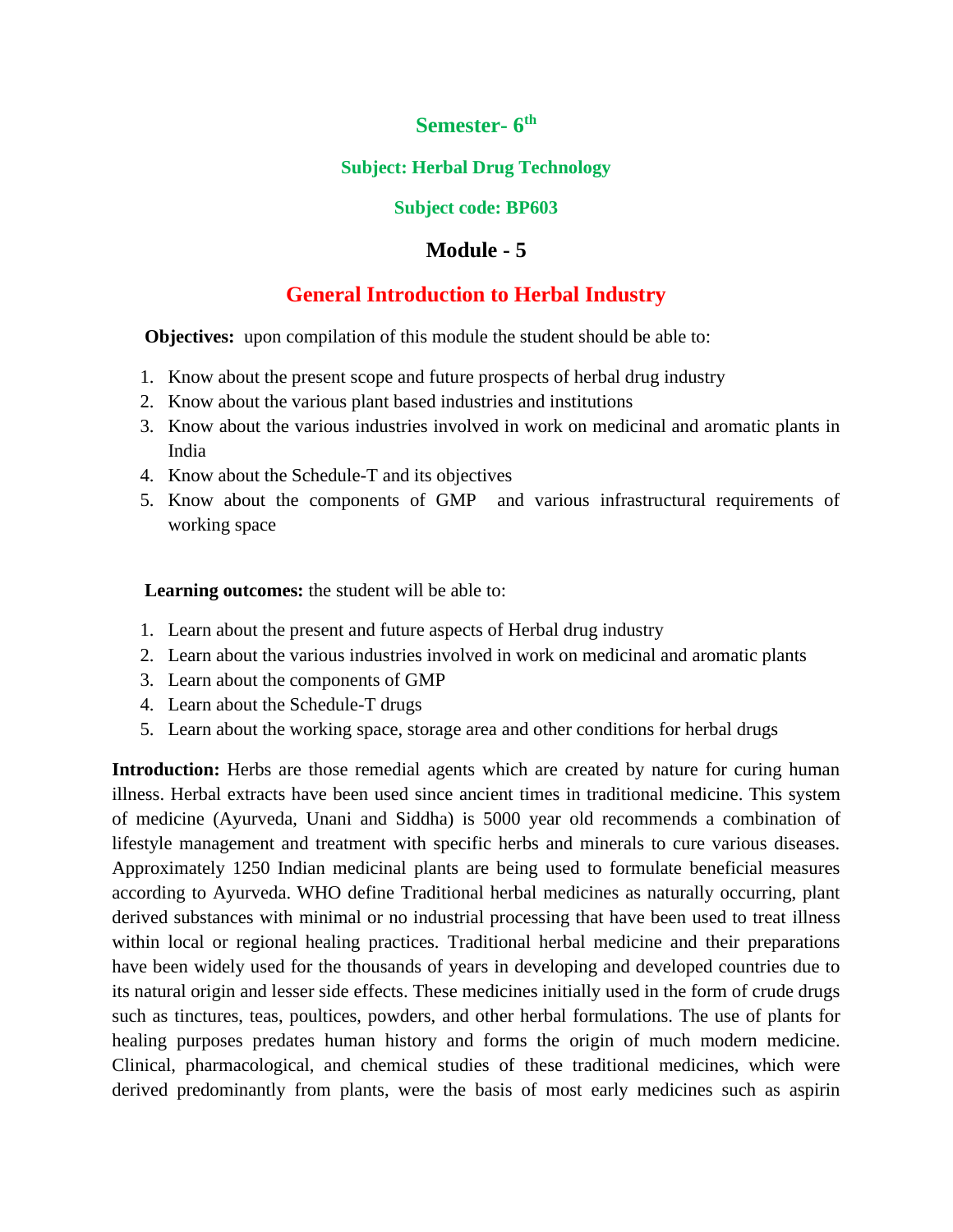(Willow bark), digitoxin (Foxglove leaves), morphine (Opium poppy), quinine (Cinchona bark), and pilocarpine (Jaborandi). Herbal medicine is still the mainstay of about 75-80% of the world population, mainly in the developing countries, for primary health care. This is primarily because of the general belief that herbal drugs are without any side effects besides being cheap and locally available. According to the WHO, the use of herbal remedies throughout the world exceeds that of the conventional drugs by two to three times.

Recently WHO classified herbal medicines into four different classes according to their origin, evolution and forms of current usage.

- Indigenous herbal medicines
- Herbal medicines in systems
- Modified herbal medicines
- Imported products with a herbal medicine base

Indigenous herbal medicines are those which historically used in a local community or region and are very well known through long usage by the local population in terms of its composition, treatment and dosage. It can be used freely by the local community or in the local region. However, if the medicines in this category enter the market or go away from the local community or region, they have to meet the requirements of safety and efficacy as per the national regulations for herbal medicines. Herbal medicines in systems have been used for a long time and are documented with their special theories and concepts, and accepted by the countries such as Ayurveda, Unani and Siddha. Modified herbal medicines have been modified in shape, or form including dose, dosage form, mode of administration, herbal medicinal ingredients, methods of preparation and medical indications. They have to meet the national regulatory requirements of safety and efficacy of herbal medicines. Imported products with herbal medicine base covers all imported herbal medicines including raw materials and products. Imported herbal medicines must be registered and marketed in the countries of origin. The safety and efficacy data have to be submitted to the national authority of the importing country and need to meet the requirements of safety and efficacy of regulation in the recipient country.

Past and Present Status of Herbal Medicines: Plants and natural products were used by humankind over the years as food and medicines to cure and prevent diseases. It is very difficult to point out an exact time when the use of plants was started as medicine, the carbon dating from ancient Babylon (Iraq) records that plants were cultivated as medicines 60,000 years ago. Written materia medica of medicinal herbs go back approximately 5,000 years in India, China and Egypt and at least 2,500 years in Greece and Asia Minor. Neanderthal remains have been found to contain the remnants of medicinal herbs. Ancient Ayurveda was meant essentially to promote health, however, rather than fight disease. Charak Samhita (1000 BC) and Sushrut Samhita (100 AD) are the main text available. Ayurveda materia medica gives detailed descriptions of over 1500 herbs and 10,000 formulations.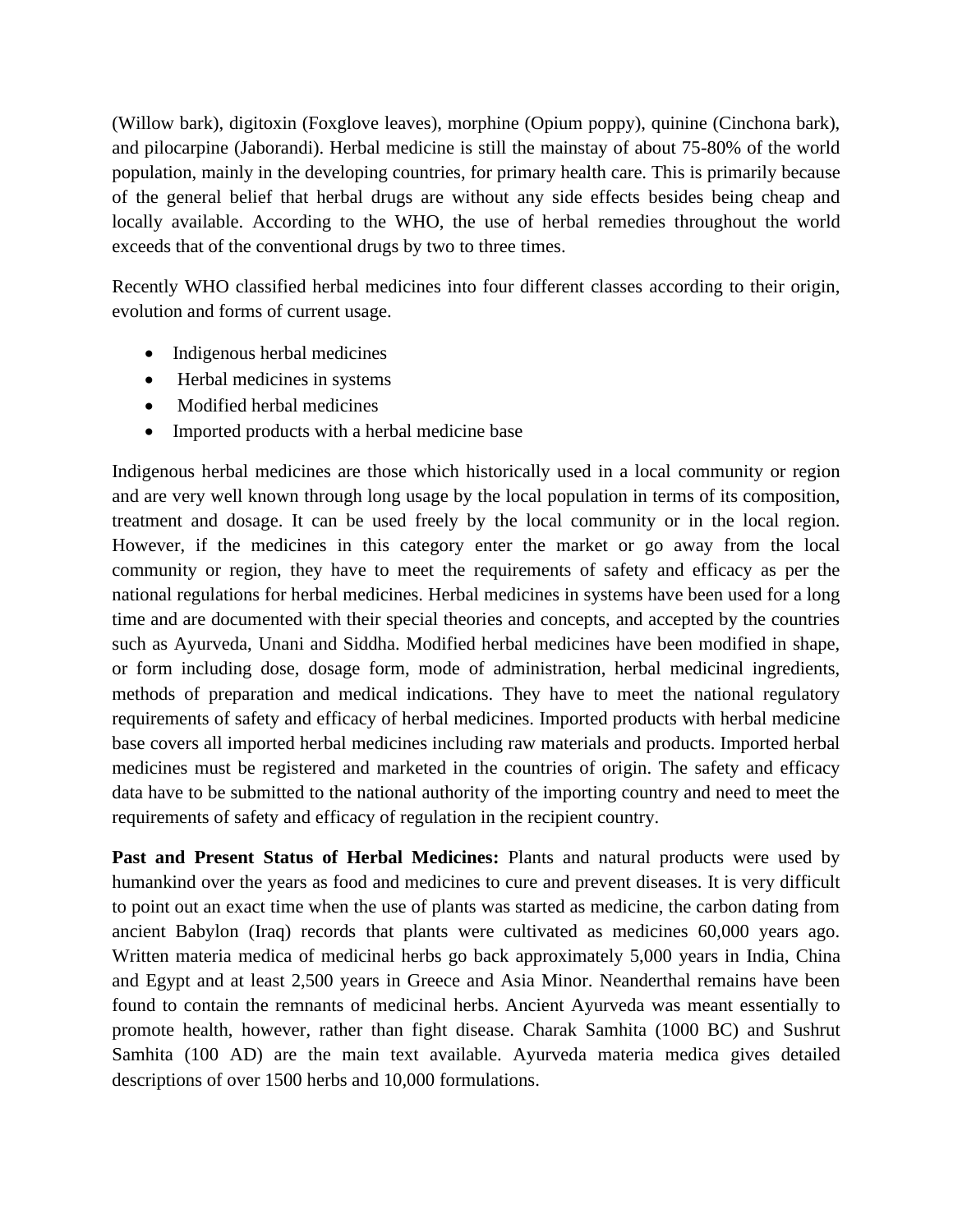Currently more than 80% of the world population depends on traditional and plant derived medicine because plants are important sources of medicines and presently about 25% of pharmaceutical prescriptions in the United States contain at least one plant derived ingredient. In the last century, roughly 121 pharmaceutical products were formulated based on the traditional knowledge obtained from various sources. In fact, it is now believed that nature contributes up to 90% to the new drug molecule. Nature has provided many of the effective agent such as dactinomycin, bleomycin, and doxorubicin, vinblastine, irinotecan, topotecan, etoposide, and paclitaxel (anticancer), efloquine, chloroquine, amodiaquine, artemisinin, artemether, and arteether (anti-malarial), metformin and eventually the other biguanide, harunganin, cryptolepine, maprouneacin (anti-diabetic), calanolide A, cucrcumin, phenoxidiol (anti-HIV drugs) etc. India has around 25,000 effective plant based formulations used traditionally with over 1.5 million practitioners of traditional medicinal system and 7800 medicinal drug manufacturing units in India, which consume about 2000 tones of herbs annually.

Traditional medicine in most regions of the world takes place after WHO Traditional Medicine Strategy 2002-2005, state member also developed their own documentation and safety concern. The diversity of regulations and regulatory categories for Traditional medicinal products makes it difficult to assess the size of the market for products across member states accurately. However, available data suggests that the Traditional medicine have significant market in member states. Indian herbal market is nearly 50 billion rupees with 14% annual growth. One billion rupees worth of herbal product are being exported. The demand for medicinal plants is increasing everyday and WHO has projected that global herbal market will grow up to \$ 5 trillion in 2050 from the current level of \$ 62 billion. India and China produce more than 70% of the global diversity. The significant global herbal export market include EU, USA, Canada, Australia, Singapore, and Japan while Brazil, Argentina, Mexico, China and Indonesia are new emerging market.

**Future Prospects of Herbal Medicine:** It is estimated that there are about 350,000 species of existing plants (including seed plants, bryophytes, and ferns), among which 287,655 species have been identified as of 2004. Relatively small percentages (1 to 10%) of these are used as foods by both humans and other animal species. It is possible that even more are used for medicinal purposes. WHO has shown great interest in documenting the use of medicinal plants used by tribes from different parts of the world. Many developing countries have intensified their efforts in documenting the ethno-medicinal data on medicinal plants. Research to find out scientific evidence for claims by tribal healers on Indian herbs has been intensified. Once these local ethno-medicinal preparations are scientifically evaluated and disseminated properly, people will be better informed regarding efficacious drug treatment and improved health status. The traditional knowledge system needs to be studied, documented, preserved and used for the benefit of humankind, before it is lost forever. This will require a holistic approach, and involvement and participation of local inhabitants. The Associated Chambers of Commerce and Industry of India (ASSOCHAM) has projected that the market size of herbal industry which is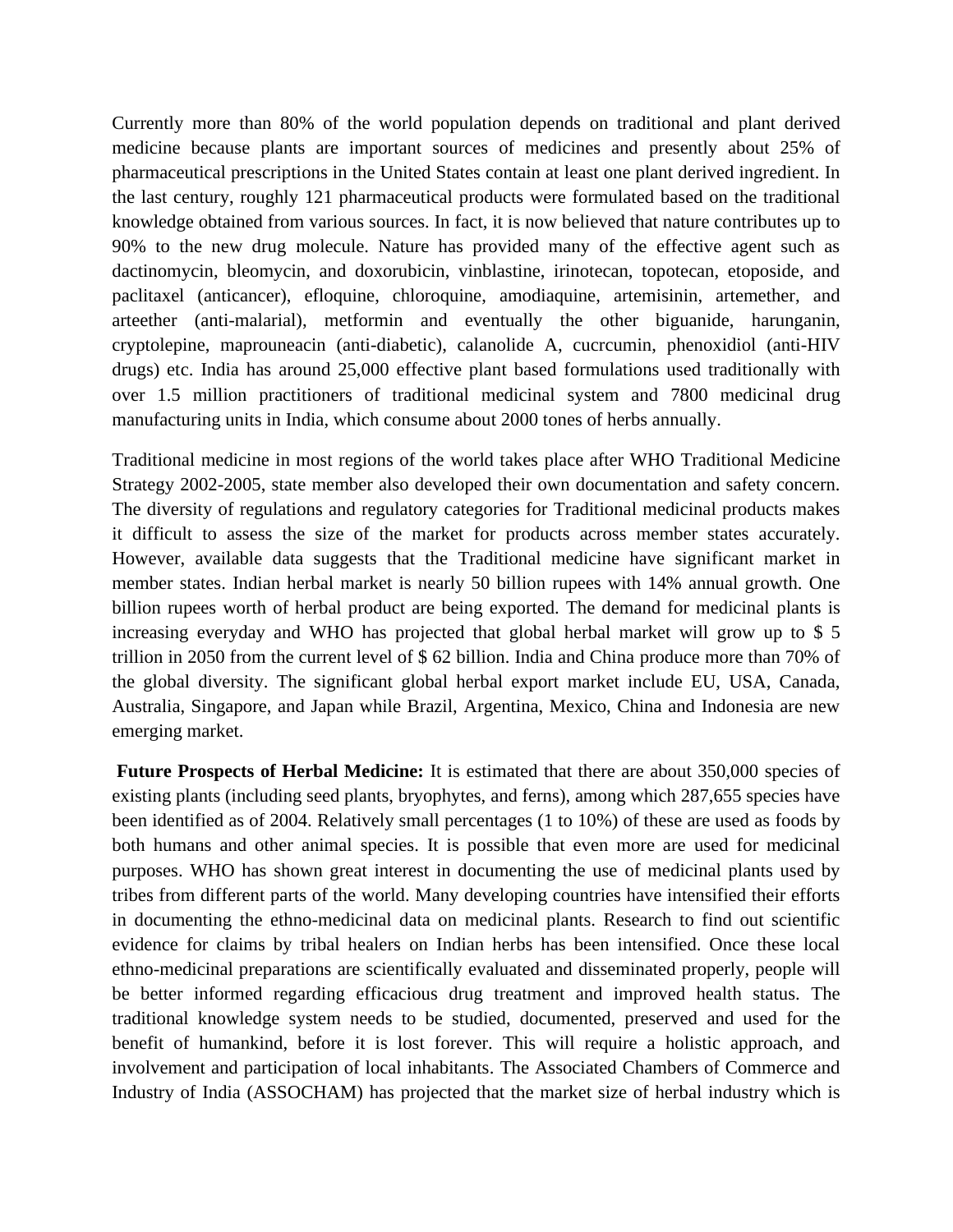currently estimated at Rs. 7,500 crores (Rs.75 billion) will double to levels at Rs.15,000 crores by 2015 since this industry would be growing at a compounded annual growth rate of over 20% hence forth. In a study brought out by ASSOCHAM on herbal industry and global market 2015, it is pointed out that India's rich resource of medicinal plants and traditional treasure of knowledge in this area, its share at present is considered very meager. A quick estimate of the potential reveals that India can generate raw stock of around Rs. 300 billion and easily achieve around Rs.150 billion value added products**.** Thus India is hardly able to exploit less than 50% of its potential. Interestingly both raw materials (herbs) and herbal products have ready market globally.

**Global Overview of Medicinal Plants:** The current and recent trends all over the world have clearly shown that for one reason or the othe rpeople are not only willing to try natural medicine especially those of plant origin but alternatively are seeking nonconventional remedies. As a result of this situation there is a global resurgence in the trade of herbal medicines. International market for medicinal plants is reported to be over 62 billion US dollars per year during 2000- 2001, which is growing steadily at the rate of 7% annually. The botanical retail market, inclusive of herbs and medicinal plants, in USA, is estimated to be approximately 1.6 billion US dollars annually. It is estimated that countries in Europe annually imports about 400,000 tonnes of medicinal plant material with an average market value of 1 billion US dollars from countries in Africa and Asia. A growing awareness of this new and recent contributor to the foreign exchange reserves of several national treasuries is beginning to emerge globally. To satisfy the growing market demands for medicinal plants, surveys worldwide are being conducted by the pharmaceutical industries and research organization to unearth and unveil new medicinal plant sources as herbal remedies, medicines, and bio-molecules.

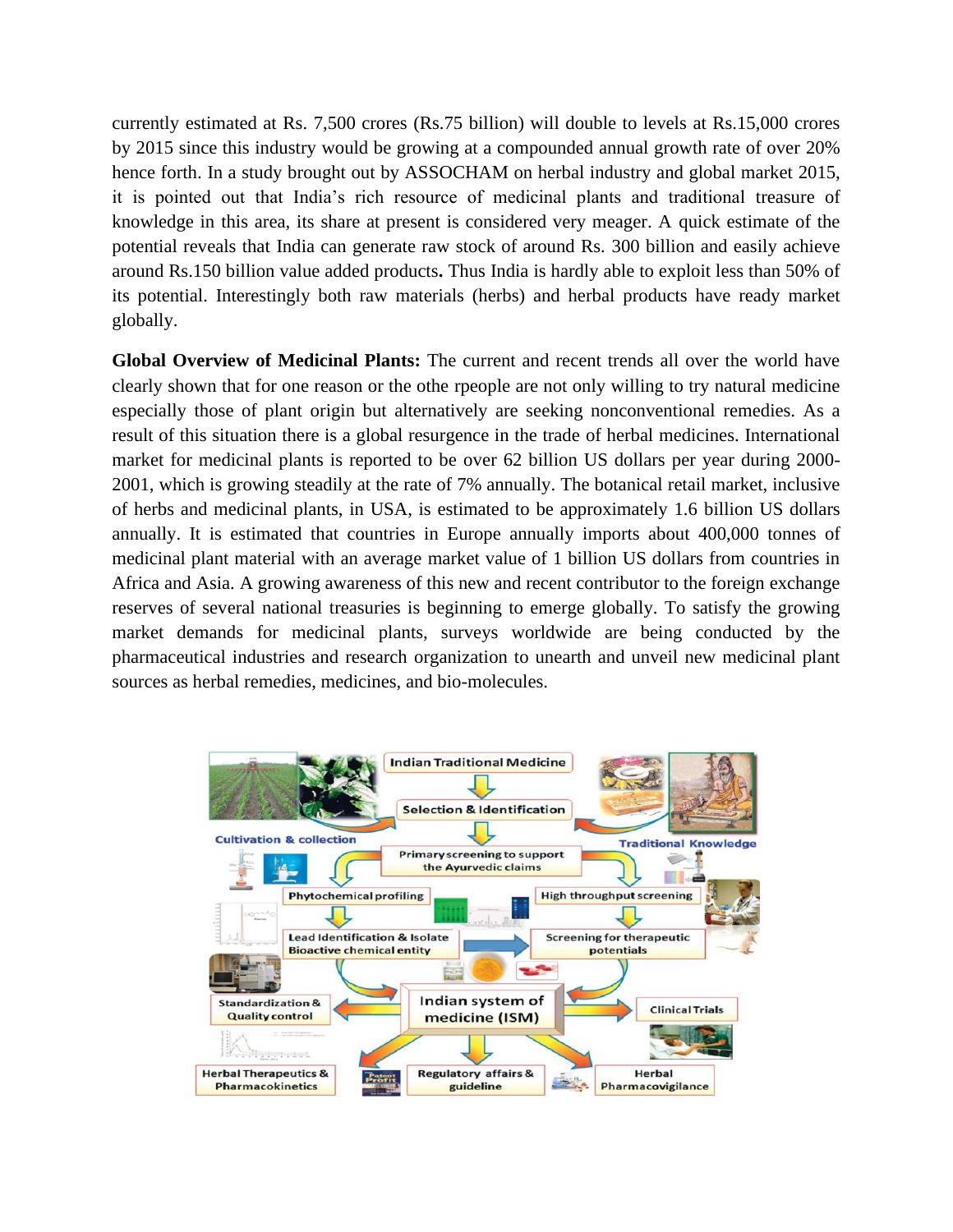**Trade of Medicinal plants/ Indian Scenario:** India is one of the richest regions as far as the diversity of plant species is concerned. India is the largest exporter, next to China., accounting for about 13% of the global exports. If we look at the socio-economic scenario of Asian and African countries, modern medicine is neither affordable nor within the reach of many villagers and tribes inhabiting remote areas and deep forests. There are certain pockets in a country like India where the tribal people have no access to modern amenities like roads, telecommunications or electricity, and therefore, these communities rely only on their traditional knowledge of medicine for day-today requirements. It is well established that industrialisation has many direct and indirect effects on the human population. Increased stress is the most evident, although this is offset by increased health awareness among the people and better medical facilities. Nevertheless, increases in the incidence of diseases (mostly in urban populations) such as coronary heart disease, diabetes, hyperlipidaemia, AIDS and cancer cannot be denied. There are many examples where medicines have been obtained from plants known to traditional healers. With the development of modern analytical tools, interest in natural product chemistry has led to the isolation by Serturner of morphine alkaloid from opium, a mixture of plentiful alkaloids. This in turn was obtained from the opium poppy (Papaver somniferum) by processes that have been used for over 5000 years. Quinine isolated from the Cinchona tree had its origin in the Royal household of South American Incas. Long before the first European explorers arrived, the native people of South America had developed medical systems with complete diagnosis and treatment of various maladies. The leaves of the coca tree have been primarily chewed by Andean people to obtain well-known benefits. In 1860, Carl Koler isolated cocaine from the coca tree, the chemical responsible for its biological activity, and has become infamous as a drug of abuse. The other botanicals include atropine, hyoscine, digoxin, colchicine and emetine.

#### **Medicinal and Aromatic Plant based industries and institutions in India**

In India, it is estimated that there are about 25,000 licensed pharmacy of Indian system of medicine. Presently about 1000 single drugs and 3000 compound formulations are registered. Herbal Industry in India uses about 8000 medicinal plants. In India, herbal Research institute and manufacturer of herbal formulations. However none the pharma has standardized herbal medicine using active compounds as markers linked with confirmation of bioactivity of medicinal plants. There are about 8000 drug manufactures in India, there are however not more than 25 manufactures that can be classified as large scale manufactures. A large number of academic, industrial and government institutes are conducting research on the medicinal plants of India. There has been no systematic review of the massive work that is available from this nation. Many international data-bases and web-sites do not cover even the work published in the Indian Journals. Hence, there is a global lack of awareness of the mass and nature of work carried out on diverse aspects viz. ethnobotany, phytochemistry, pharmacognosy, pharmacology, clinical trials, safety studies and formulation-research. Following Table provides a short list of some of the eminent institutes which are active in research on medicinal plants and in Ayurveda.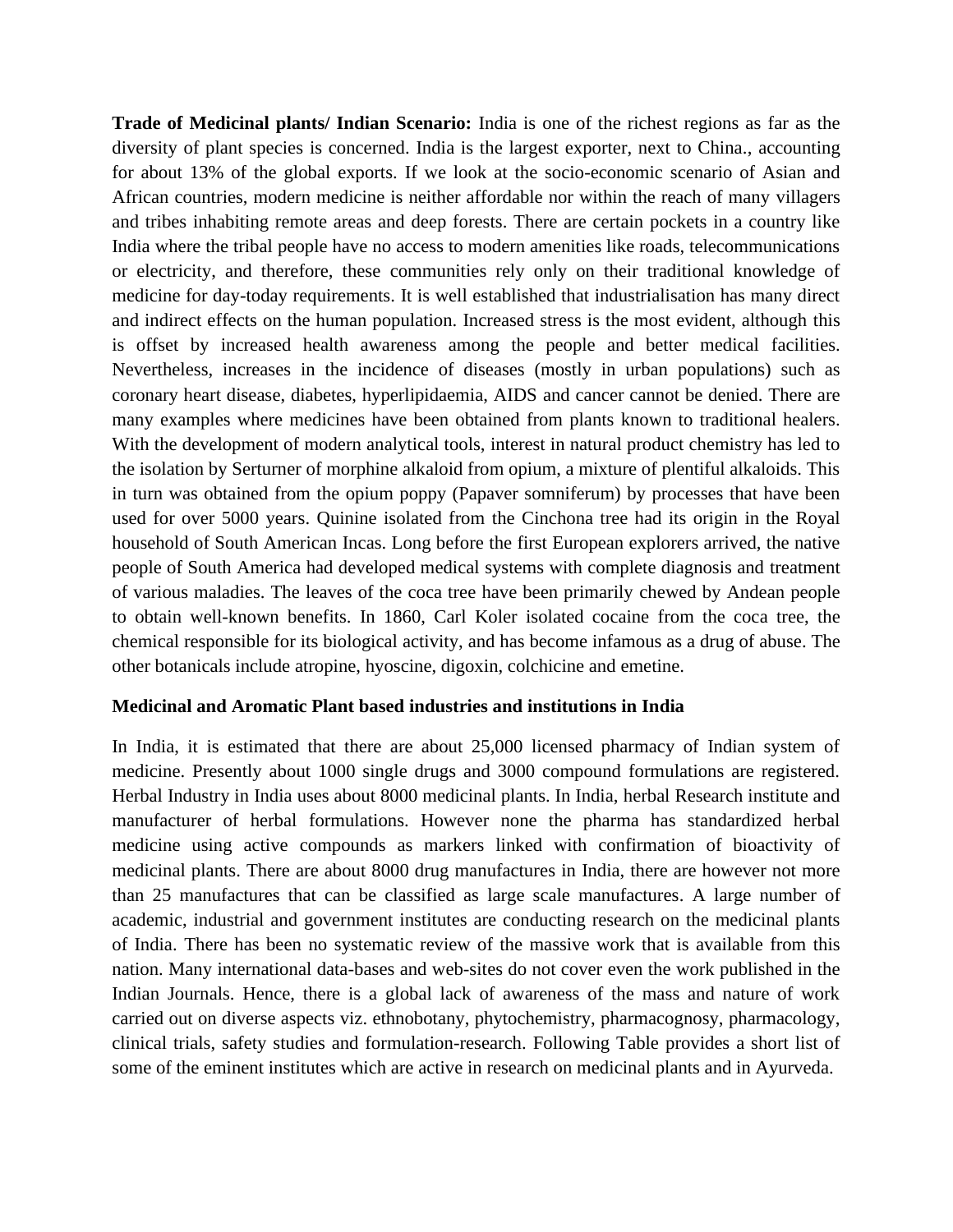| Name                                                                                                          | City           | Postal code | e-mail                            |
|---------------------------------------------------------------------------------------------------------------|----------------|-------------|-----------------------------------|
| CCRAS(Central Council for Research in Ayurveda and Siddha)                                                    | New Delhi      | 110001      | ccras_dir1@nic.in                 |
| RRL (Regional Research Laboratory) (CSIR)                                                                     | Jammu-Tawi     | 180001      | qazi gn@yahoo.com                 |
| NBRI (National Botanical Research Institute) (CSIR)                                                           | Lucknow        | 226001      | r.tuli@nbri.res.in                |
| Gujarat Ayurveda University                                                                                   | Jamnagar       | 361008      | info@ayurveduniversity.com        |
| <b>Bhavan's SPARC</b>                                                                                         | Mumbai         | 400049      | bhaspa@bom5.vsnl.net.in           |
| National Institute of Ayurveda                                                                                | Jaipur         | 302002      | nia@raj.nic.in                    |
| <b>ACARTS</b>                                                                                                 | Mumbai         | 400008      | clinpharm@hathway.com             |
| Arya Vaidya Shala                                                                                             | Kottakal       | 676503      | mail@aryavaidyasala.com           |
| Interdisciplinary School of Health Sciences                                                                   | Pune           | 411007      | shs@unipune.ernet.in              |
| <b>Banaras Hindu University</b>                                                                               | Vanarasi       | 221005      | directorims@satyam.net.in         |
| CIMAP (Central Institute for Medicinal and Aromatic Plants)                                                   | Lucknow        | 226015      | director@cimap.res.in             |
| ICMR (Indian Coucil for Medical Research)                                                                     | New Delhi      | 110029      | icmrhqds@sansad.nic.in            |
| National Medicinal Plants Board                                                                               | New Delhi      | 110001      | ccras dirl@nic.in                 |
| <b>Indian Drug Manufacturers</b>                                                                              | Mumbai         | 400018      | publications@idmaindia.com        |
| Regional Medical Research Centre (ICMR)                                                                       | Belgaum        | 590010      | oicrmrcblm@yahoo.co.in            |
| PERD Centre (Pharmaceutical Education and Research<br>Development)                                            | Ahmedabad      | 380054      | perd@perdcentre.com               |
| CCRUM (Central Council for Research in Unani Medicine)                                                        | New Delhi      | 110001      | ccrum@del3.vsnl.net.in            |
| NISCOM(National Institute of Science Communication)                                                           | New Delhi      | 110012      | niscom@sirnetd.ernet.in           |
| IMPCOPS (Indian Medical Practitoners Co-operative Pharmacy<br>& Stores Ltd.)                                  | Chennai        | 600041      | admin@webhealthcenter.com         |
| IHMMR (Indian Institute of History of Medicine and Medical<br>Research)                                       | New Delhi      | 110062      | root@hamduni.ren.nic.in           |
| Zandu Foundation                                                                                              | Mumbai         | 400025      | zanduho@giasbm01.vsnl.net.in      |
| Pharmexcil                                                                                                    | Hyderabad      | 500038      | info@pharmexcil.com               |
| Chemexcil                                                                                                     | Mumbai         | 400039      | chemexcil@vsnl.com                |
| CDRI (Central Drug Researech Institute) (CSIR)                                                                | Lucknow        | 226001      | icmrredi@ ren.nic.in              |
| <b>IMPLANT Centre (Inter-university Medicinal Plant Laboratory</b><br>for Analysis, Nurture and Therapeutics) | Rajkot         | 360005      | rrkalariya@sauuni.ernet.in        |
| NIMHANS (National Institute for Mental health and<br>Neurosciences)                                           | Bangalore      | 560029      | sidda@nimhans.kar.nic.in          |
| Panjab University                                                                                             | Chandigarh     | 600014      | webman@puchd.ac.in                |
| LM College of Pharmacy                                                                                        | Ahmedabad      | 380009      | mukeshgohel@hotmail.com           |
| NBPGR (National Bureau of Plant Genetic Resources)                                                            | New Delhi      | 110012      | root@nbpgr.delhi.nic.in           |
| NPRC (Nicholas Piramal Research Centre)                                                                       | Mumbai         | 400013      | recruitment@nicholaspiramal.co.in |
| NCL (National Chemical Laboratory)                                                                            | Pune           | 411008      | rs.malge@ncl.res.in               |
| TBGRI (Tropical Botanical Garden & Research Institute)                                                        | Thiruvantpuram | 695562      | director tbgri@rediffmail.com     |
| BHU (Banaras Hindu University)                                                                                | Varanasi       | 221005      | vc bhu@sify.com                   |
| Podar Hospital                                                                                                | Mumbai         | 400018      | rapamc@rediffmail.com             |
| <b>Botanical Survey of India</b>                                                                              | Kolkata        | 700001      | envis@cal2.vsnl.net.in            |
| FRHLT (Foundation for Revitalisation of Local Health<br>Traditions)                                           | Bangalore      | 560024      | Darshan.shankar@frlht.org.in      |
| IASTAM (International Association for the Study of Traditional<br>Asian Medicine)                             | Mumbai         | 400012      | iastamindia@vsnl.net              |
| ADMA (Ayurvedic Drug Manufacturing Association)                                                               | Mumbai         | 400012      | amam2003@sify.com                 |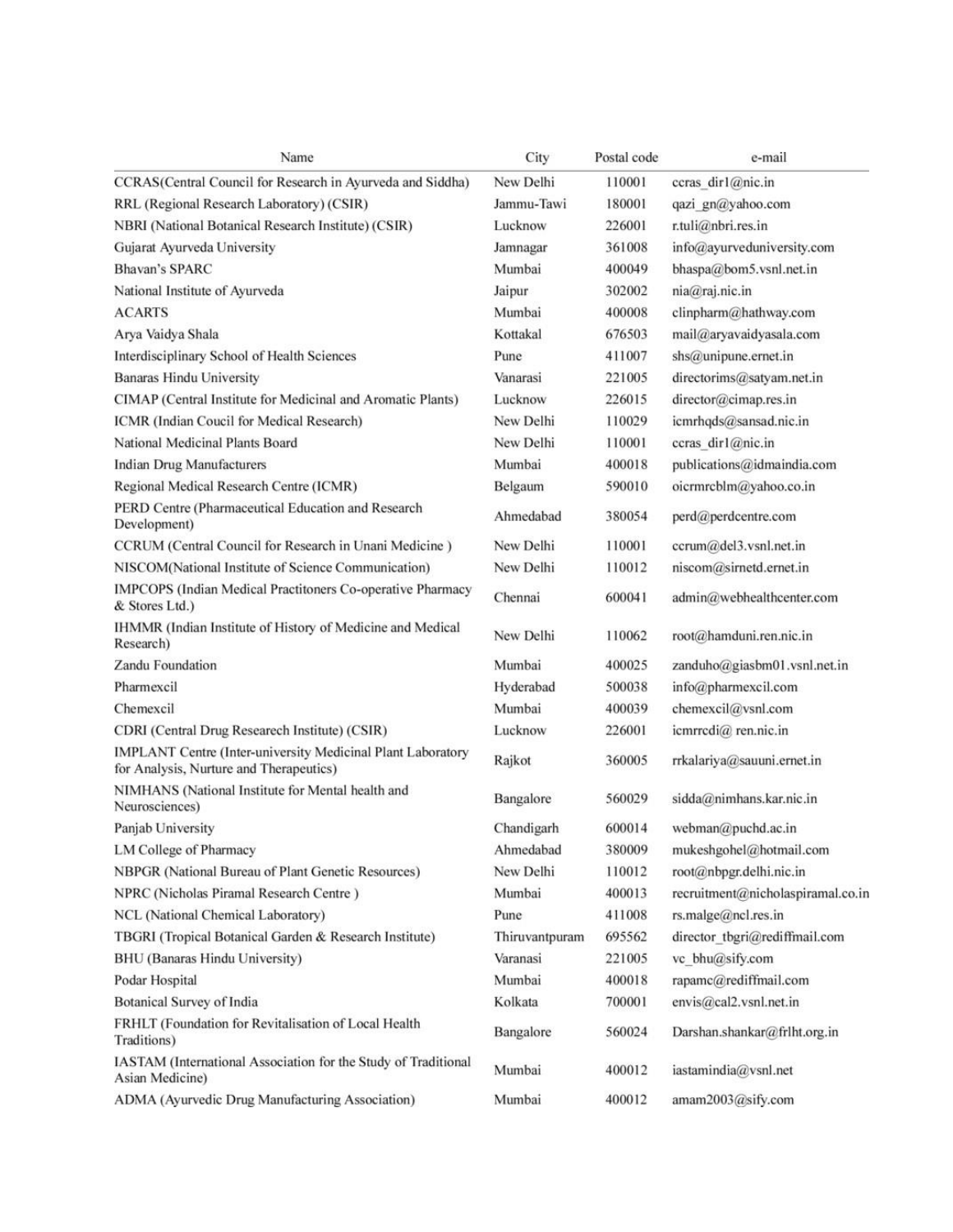#### **Schedule T- Good manufacturing Practices of Indian Systems of Medicine**

• **Components of GMP and its Objectives:** Good Manufacturing Practice (GMP) is a production and testing practice that helps to ensure a quality product. GMP guidelines are not prescriptive instructions on how to manufacture products. These are a series of general principles that must be observed during manufacturing. When a company is setting up its quality program and manufacturing process, there may be many ways it can fulfill GMP requirements. It is the company's responsibility to determine the most effective and efficient quality process. The Good Manufacturing Practices for ASU Drugs as described in Rule 157 of Drugs & Cosmetics Rules 1945 with conditions as specified in Schedule T / GMP are to ensure that:

(I) Raw materials used in the manufacture of drugs are authentic, of prescribed quality and are free from contamination

(II) The manufacturing process is as has been prescribed to maintain the standards

(III) Adequate quality control measures are adopted

(IV) The manufactured drug which is released for sale is of acceptable quality

(V) To achieve the objectives listed above, each licensee shall evolve methodology and procedures for following the prescribed process of manufacture of drugs which should be documented as a manual and kept for reference and inspection. However, under IMCC Act, 1970 registered Vaidyas, Siddhas and Hakeems who prepare medicines on their own to dispense to their patients and not selling such drugs in the market are exempted from the purview of Good manufacturing Practice (GMP).

#### **Basic Principles of GMP**

Many countries have legislated that pharmaceutical and medical device companies must follow GMP procedures, and have created their own GMP guidelines that correspond with their legislation. Basic concepts of all of these guidelines remain more or less similar to the ultimate goals of safeguarding the health of the patient as well as producing good quality medicine.Although there are a number of them, all guidelines follow a few basic principles:

- ➢ Manufacturing processes are clearly defined and controlled. All critical processes are validated to ensure consistency and compliance with specifications.
- ➢ Manufacturing processes are controlled, and any changes to the process are evaluated.
- $\triangleright$  Changes that have an impact on the quality of the drug are validated as necessary.
- ➢ Instructions and procedures are written in clear and unambiguous language.
- ➢ Operators are trained to carry out and document procedures.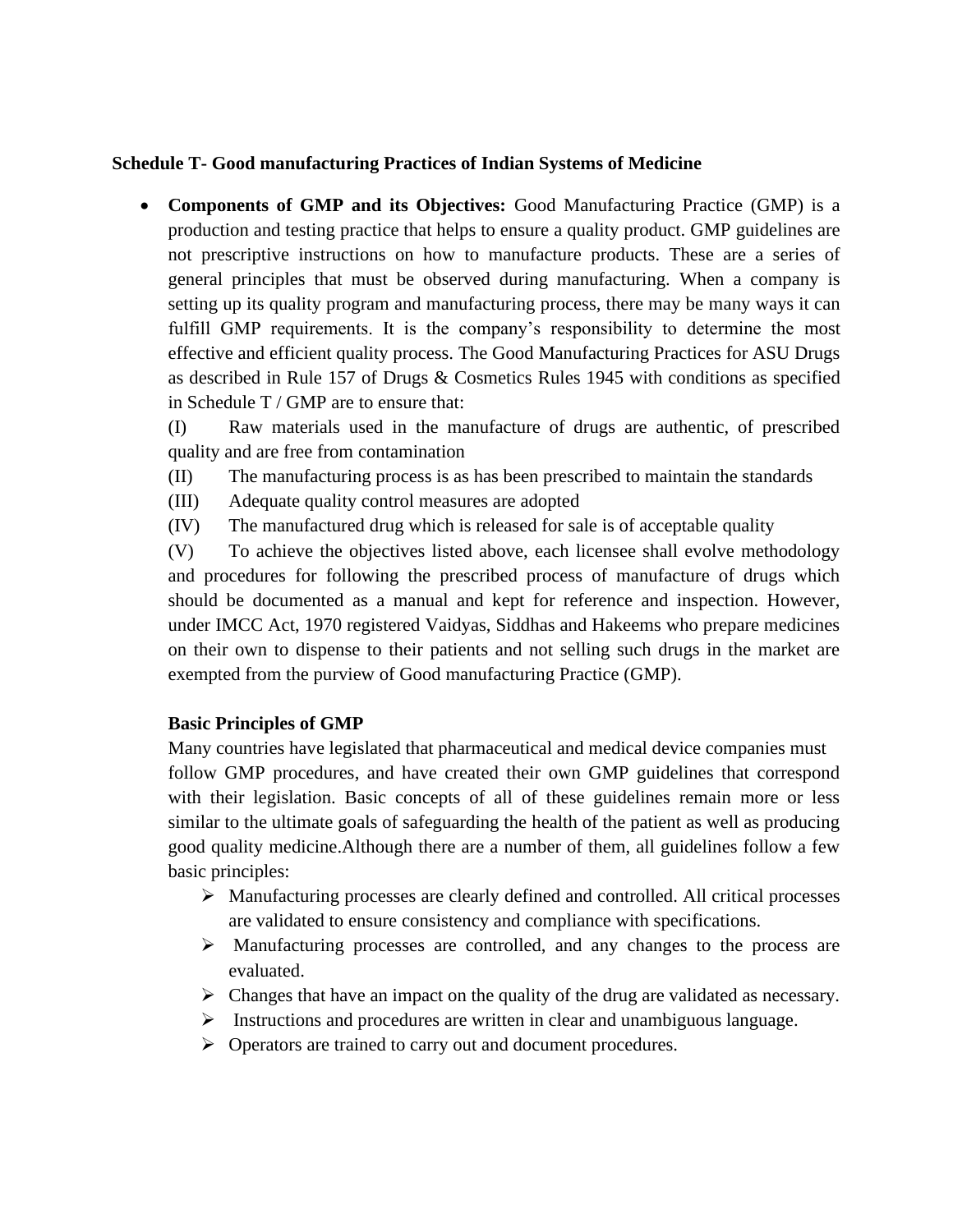- $\triangleright$  Records are made manually or by instruments during manufacture that demonstrate that all the steps required by the defined procedures and instructions were in fact taken and that the quantity and quality of the drug was as expected
- ➢ Deviations are investigated and documented.
- $\triangleright$  Records of manufacture (including distribution) that enable the complete history of a batch to be traced are retained in a comprehensible and accessible form.

#### **Duties regarding regulation of manufacture for sale of ASU drugs**

Subject to the provisions of section 23 and of any rules made by the Central Government in this behalf, an Inspector may, within the local limits of the area for which he is appointed:

- Inspect,
	- (i) any premises wherein any ASU drugs is being manufactured and the means employed for standardizing and testing the ASU drugs;
	- (ii) any premises wherein any ASU drugs is being sold, or stocked or exhibited or offered for sale, or distributed .
- Take samples of any ASU drug,
	- (i) which is being manufactured or being sold or is stocked or exhibited or offered for sale, or is being distributed;
	- (ii) from any person who is in the course of conveying, delivering or preparing to deliver such ASU drugs to a purchaser or a consignee.
- At all reasonable times, with such assistance, if any, as he considers necessary,
	- (i) search any person, who, he has reason to believe, has secreted about his person, any ASU drugs in respect of which an offence under Chapter IV-A of D&C Act has been, or is being, committed; or

(ii) enter and search any place in which he has reason to believe that an offence under Chapter IV-A of D&C Act has been, or is being committed; or

(ii) Stop and search any vehicle, vessel, or other conveyance which, he has reason to believe, is being used for carrying any ASU drug in respect of which an offence under Chapter IV-A of D&C Act has been, or is being, committed, and order in writing the person in possession of the ASU drugs in respect of which the offence has been, or is being, committed, not to dispose of any stock of such ASU drugs for a specified period not exceeding twenty days, or, unless the alleged offence is such that the defect may be removed by the possessor of the ASU drugs, seize the stock of such ASU drugs and any substance or article by means of which the offence has been ,or is being, committed or which may be employed for the commission of such offence. (Clause c of Section 22 of D&C Act 1940)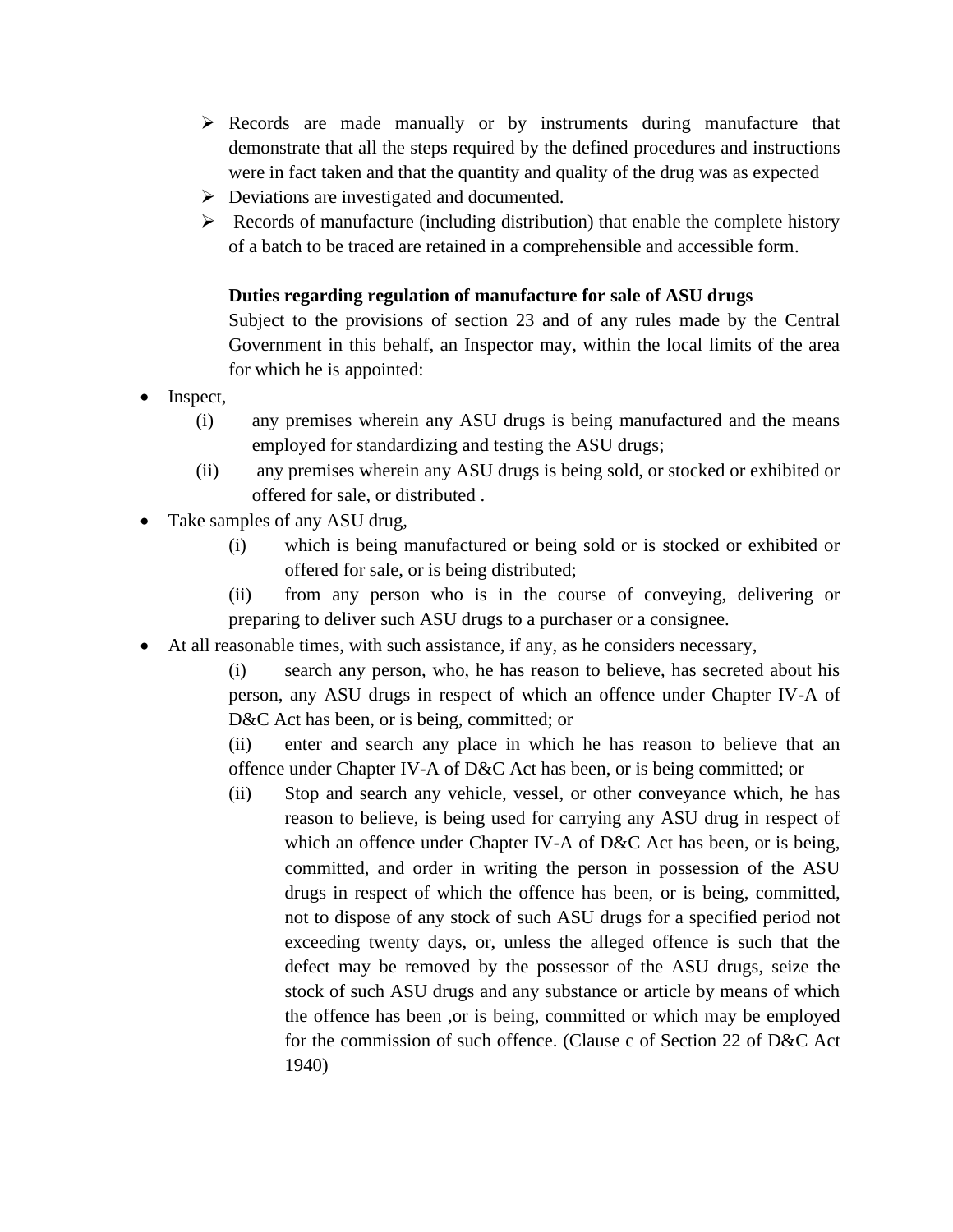#### **Legal provisions for GMP certification**

(Rules as in Drugs & Cosmetics Rules 1945 regarding) Manufacture for Sale of Ayurvedic (including Siddha) or Unani Drugs (Part XVI of D&C Rules 1945)

151. Manufacture on more than one set of premises: If Ayurvedic (including Siddha) or Unani drugs are manufactured on more than one set of premises, a separate application shall be made and a separate licence shall be obtained in respect of each such set of premises.

152. Licensing Authorities For this purpose of this Part the State Government shall appoint such Licensing Authorities and for such areas as may be specified in this behalf by notification in the Official Gazette.

153. Application for licence to manufacture Ayurvedic (including Siddha) or Unani drugs.

(1) An application for the grant or renewal of a licence to manufacture for sale any Ayurvedic (including Siddha) or Unani drugs shall be made in Form 24-D to the Licensing Authority along with a fee of rupees one thousand: Provided that in the case of renewal the applicant may apply for the renewal of the licence before its expiry or within one month of such expiry: Provided further that the applicant may apply for renewal after the expiry of one month but within three months of such expiry in which case the fee payable forrenewal of such licence shall be rupees one thousand and two hundred plus an additional fee of rupees six hundred.

(2) A fee of rupees three hundred shall be payable for a duplicate copy of a licence issued under this rule, if the original licence is defaced, damaged or lost.

153-A Loan Licence

(i) An application for the grant or renewal of a loan licence to manufacture for sale of any Ayurvedic (including Siddha) or Unani drugs shall be made in Form 24-E to the Licensing Authority along with a fee of rupees six hundred.

Explanation—For the purpose of this rule, a loan licence means a licence which a LicensingAuthority may issue to an applicant who does not have his own arrangements for manufacture but intends to avail himself of the manufacturing facilities owned by a licence in Form 25-D:

PROVIDED that in the case of renewal the applicant may apply for the renewal of the licence before its expiry or within one month of such expiry:

PROVIDED further that the applicant may apply for renewal after the expiry of one month, but within three months of such expiry in which case the fee payable for renewal of such licence shall be rupees six hundred plus an additional fee of rupees three hundred.

(ii) A fee of rupees one hundred and fifty shall be payable for a duplicate copy of a licence issued under this rule, if the original licence is defaced, damaged or lost.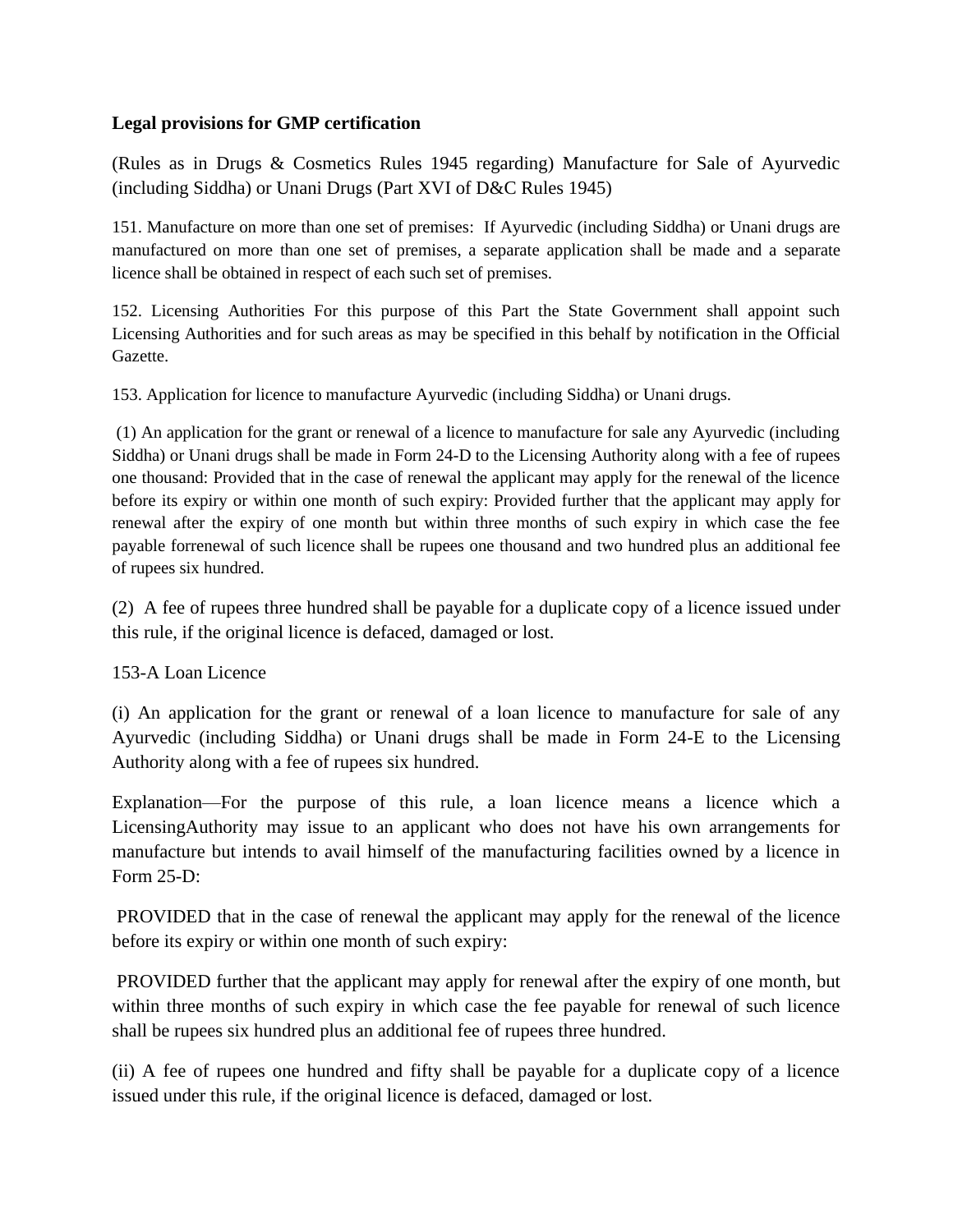154. Form of licence to manufacture Ayurvedic (including Siddha) or Unani drugs

(1) Subject to the conditions of rule 157 being fulfilled, a licence to manufacture for sale any Ayurvedic (including Siddha) or Unani drugs shall be issued in Form 25-D. The licence shall be issued within a period of three months from the date of receipt of the application.

(2) A licence under this rule shall be granted by the licensing authority after consulting such expert in Ayurvedic (including Siddha) or Unani Systems of medicine as the case may be, which the State Government may approve in this behalf.

155. Certificate of renewal : The certificate of renewal of a licence in Form 25-D shall be issued in Form 26-D. 155-A Certificate of renewal of a loan licence The certificate of renewal of a loan licence in Form 25-E shall be issued in Form 26-E. 155-B Certificate of award of G.M.P. of Ayurveda, Siddha and Unani Drugs

(i) The certificate of Good Manufacturing Practices to manufacturers of Ayurveda, Siddha or Unani drugs shall be issued for a period of five years to licensees who comply with the requirements of Good Manufacturing Practices (GMP) of Ayurveda, Siddha and Unani drugs as laid down in Schedule T.

(ii) The certificate referred to in sub rule (1) shall be issued for a period of five years from the date of issuance of the license.

156. Duration of licence: An original licence in Form 25-D or a renewed license in Form 26-D, unless sooner suspended or cancelled shall be valid for a period of five years from the date of its issue or renewed. PROVIDED that if the application for the renewal of a licence is made before its expiry

or within one month of its expiry, or if the application is made within three months of its

expiry after payment of the additional fee of rupees five hundred, the licence shall continue

to be in force until orders are passed on the application. The licence shall be deemed to have

expired, if the application for its renewal is not made within three months of its expiry.

156-A Duration of loan licence

An original loan licence in Form 25-E or a renewed loan licence in Form 26-E, unless sooner

suspended or cancelled, shall be valid for a period of five years from the date of its issue

or renewed:

PROVIDED that if the application for the renewal of a loan licence is made in accordance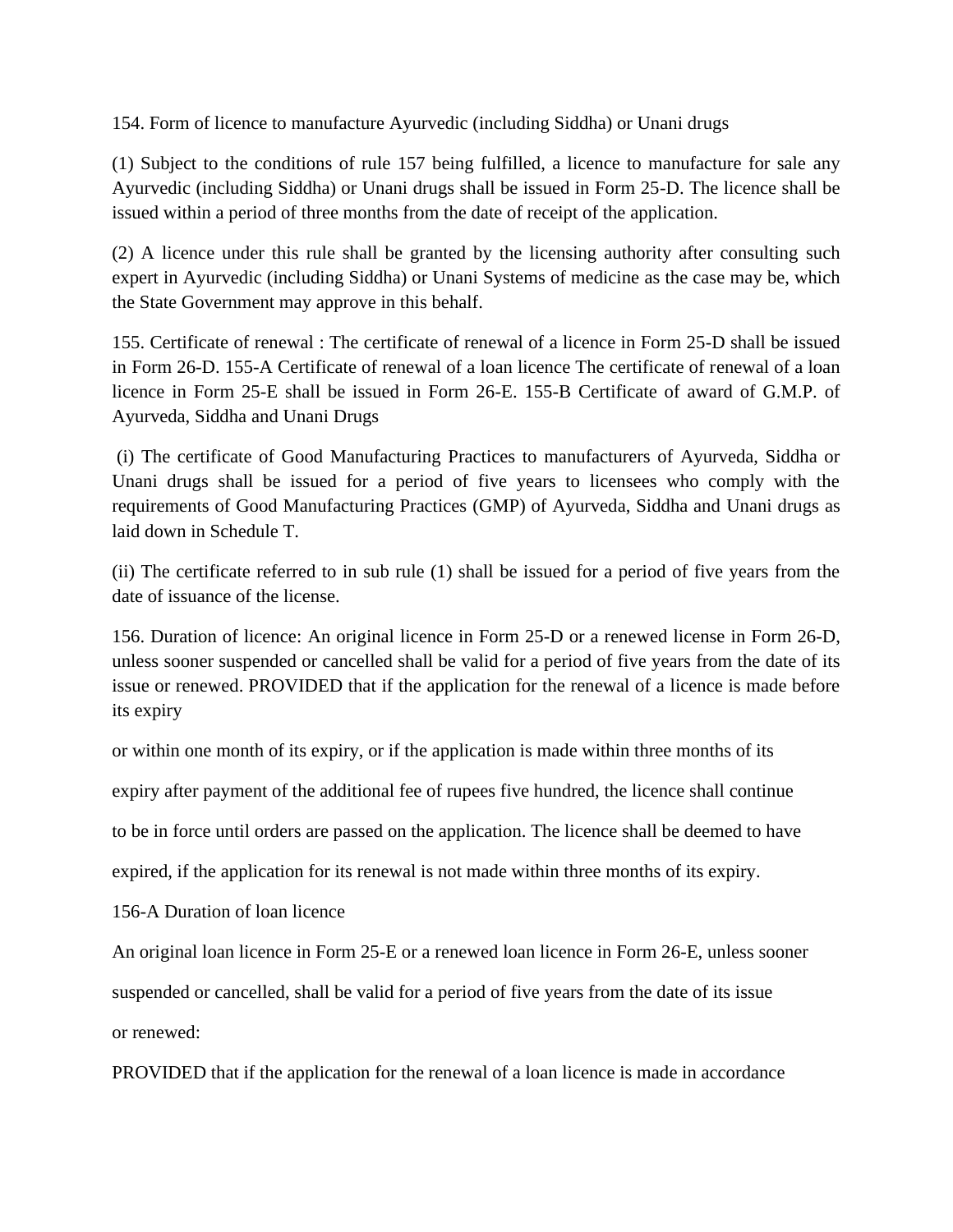with rule 153-A, the loan licence shall continue to be in force until orders are passed on the

application. The licence shall be deemed to have expired, if the application for its renewal

is not made within three months of its expiry.

157. Conditions for the grant or renewal of a licence in Form 25-D Before a licence in Form 25- D is granted or renewed in Form 26-D the following conditions shall be complied with by the applicant, namely—

(1) The manufacture of Ayurvedic (including Siddha) or Unani drugs shall be carried out

in such premises and under such hygienic conditions as are specified in Schedule T.

(a) For issuing of the certificate of Good Manufacturing Practices, the Licensing Authority shall verify the requirements as per Schedule T and issue the Good Manufacturing Practices certificate in Form 26 E-I, simultaneously along with grant or renewal of License in Form 25-D.

(2) The manufacture of Ayurvedic (including Siddha) or Unani drugs shall be conducted under the direction and supervision of competent technical staff consisting at least one person, who is a whole time employee and who possesses the following qualifications, namely—

(a) A degree in Ayurveda or Ayurvedic Pharmacy, Siddha or Unani system of medicine, as the case may be, conferred by a University, a State Government or Statutory Faculties, Councils and Boards of Indian Systems of medicines recognized by the Central Government or a State Government for this purpose, or

(b) A diploma in Ayurveda, Siddha or Unani system of medicine granted by a State

Government or an Institution recognised by the Central Government for this purpose, or

(c) A graduate in Pharmacy or Pharmaceutical Chemistry or Chemistry or Botany of a University recognized by the Central Government with experience of at least two years in the manufacture of drugs pertaining to the Ayurvedic or Siddha or Unani systems of medicines, or

(d) A Vaid or Hakim registered in a State Register of Practitioners of indigenous systems of medicines having experience of at least four years in the manufacture of Ayurvedic or Siddha or Unani drugs, or

(e) A qualification as Pharmacist in Ayurvedic (including Siddha) or Unani systems of medicine, possessing experience of not less than eight years in the manufacture of Ayurvedic or Siddha or Unani drugs as may be recognized by the Central Government.

(3) The competent technical staff to direct and supervise the manufacture of Ayurvedic drugs shall have qualifications in Ayurveda and the competent technical staff to direct and supervise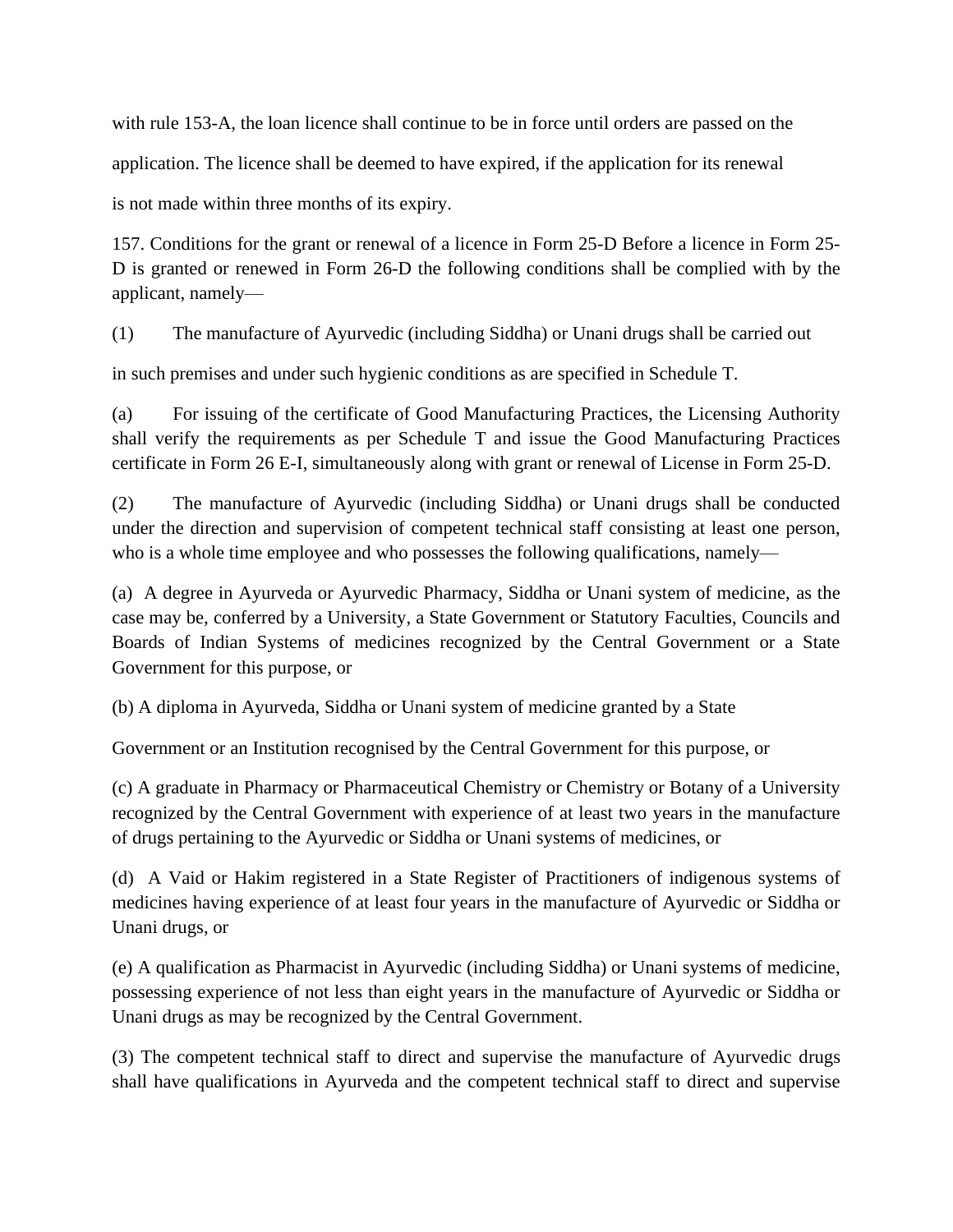the manufacture if Siddha drugs and Unani drugs shall have qualification in Siddha or Unani, as the case may be.

### **Good Manufacturing Practices**

**Factory Premises:** The manufacturing plant should have adequate space for:-

- (i) Receiving and storing raw material;
- (ii) Manufacturing process areas;
- (iii) Quality control section;
- (iv) Finished goods store;
- (v) Office;
- (vi) Rejected goods/drugs store.

### **General Requirements:**

**1.1 (A)Location and surroundings-** The factory building for manufacture of Ayurveda, Siddha and Unani medicines shall be so situated and shall have such construction as to avoid contamination from open sewerage, drain, public lavatory or any factory which produces disagreeable or obnoxious odour or fumes or excessive soot, dust or smoke.

**1.1(B) Buildings**- The building used for factory shall be such as to permit production of drugs under hygienic conditions and should be free from cobwebs and insects/rodents. It should have adequate provision of light and ventilation. The floor and the walls should not be damp or moist. The premises used for manufacturing, processing, packaging and labeling will be in conformity with the provisions of the Factory Act. It shall be located so as to be:

(i) Compatible with other manufacturing operations that may be carried out in the same or adjacent premises.

(ii) Adequately provided with working space to allow orderly and logical placement of equipment and materials to avoid the risk of mix-up between different drugs or components thereof and control the possibility of cross- contamination by other drugs or substances and avoid the risk of omission of any manufacturing or control step.

iii. Designed, constructed andmaintainedtoprevententryofinsectsandrodents. Interior surface (walls, floors and ceilings) shall be smooth and free from cracks and permit easy cleaning and disinfection. The walls of the room in which the manufacturing operations are carried out shall be impervious to and be capable of being kept clean. The flooring shall be smooth and even and shall be such as not to permit retention or accumulation of dust or waste products.

iv. Provided with proper drainage system in the processing area. The sanitary fittings and electrical fixtures in the manufacturing area shall be proper and safe.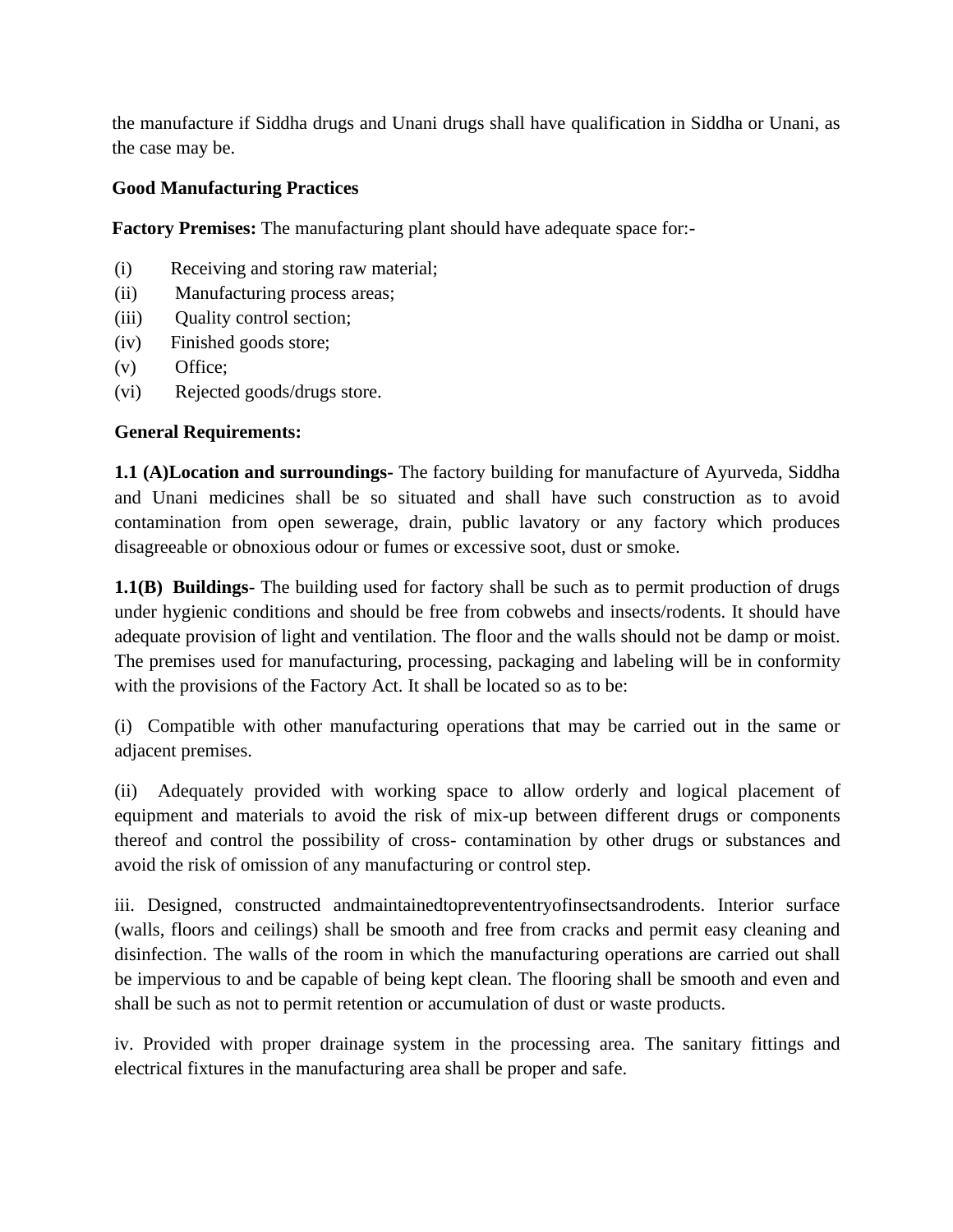(v) Furnace/Bhatti section could be covered with tin roof and proper ventilation, but sufficient care should be taken to prevent flies and dust.

(vi)There should be fire safety measures and proper exits should be there.

(vii) Drying space- There should be separate space for drying of raw material, in process medicine or medicines which require drying before packing. This space will be protected from flies/insects/dusts, etc., by proper flooring, wire-mash window,glass pans or other material.

**1.1(C) Water Supply-** The water used in manufacture shall be pure and of potable quality.Adequate provision of water for washing the premises shall be made.

**1.1(D) Disposal of Waste**- From the manufacturing sections and laboratories the waste water and the residues which might be prejudicial to the workers or public health shall be disposed off after suitable treatment as per guidelines of pollution control authorities to render them harmless.

**1.1(E) Containers' Cleaning-** In factories where operations involving the use of containers such as glass bottles, vials and jars are conducted, there shall be adequate arrangement separated from the manufacturing operations for washing, cleaning and drying of such containers.

**1.1(F) Stores**- Storage should have proper ventilation and shall be free from dampness. It should provide independent adequate space for storage of different types of material, such as raw material, packaging material and finished products.

**1.1(F)(A) Raw Materials-** All raw materials procured for manufacturing will be stored in the raw materials store. The manufacture based on the experience and the characteristics of the particular raw material used in Ayurveda, Siddha and Unani system shall decide the use of appropriate containers which would protect the quality of the raw material as well as prevent it from damage due to dampness, microbiological contamination or rodent and insect infestation, etc. If certain raw materials require such controlled environmental conditions, the raw materials stores may be sub-divided with proper enclosures to provide such conditions by suitable cabinization. While designing such containers, cabins or areas in the raw materials store, care may be taken to handle the following different categories of raw materials:-

- (1) Raw material of metallic origin.
- (2) Raw material of mineral origin.
- (3) Raw material from animal source.
- (4) Fresh Herbs.
- (5) Dry Herbs or plant parts.
- (6) Excipients, etc.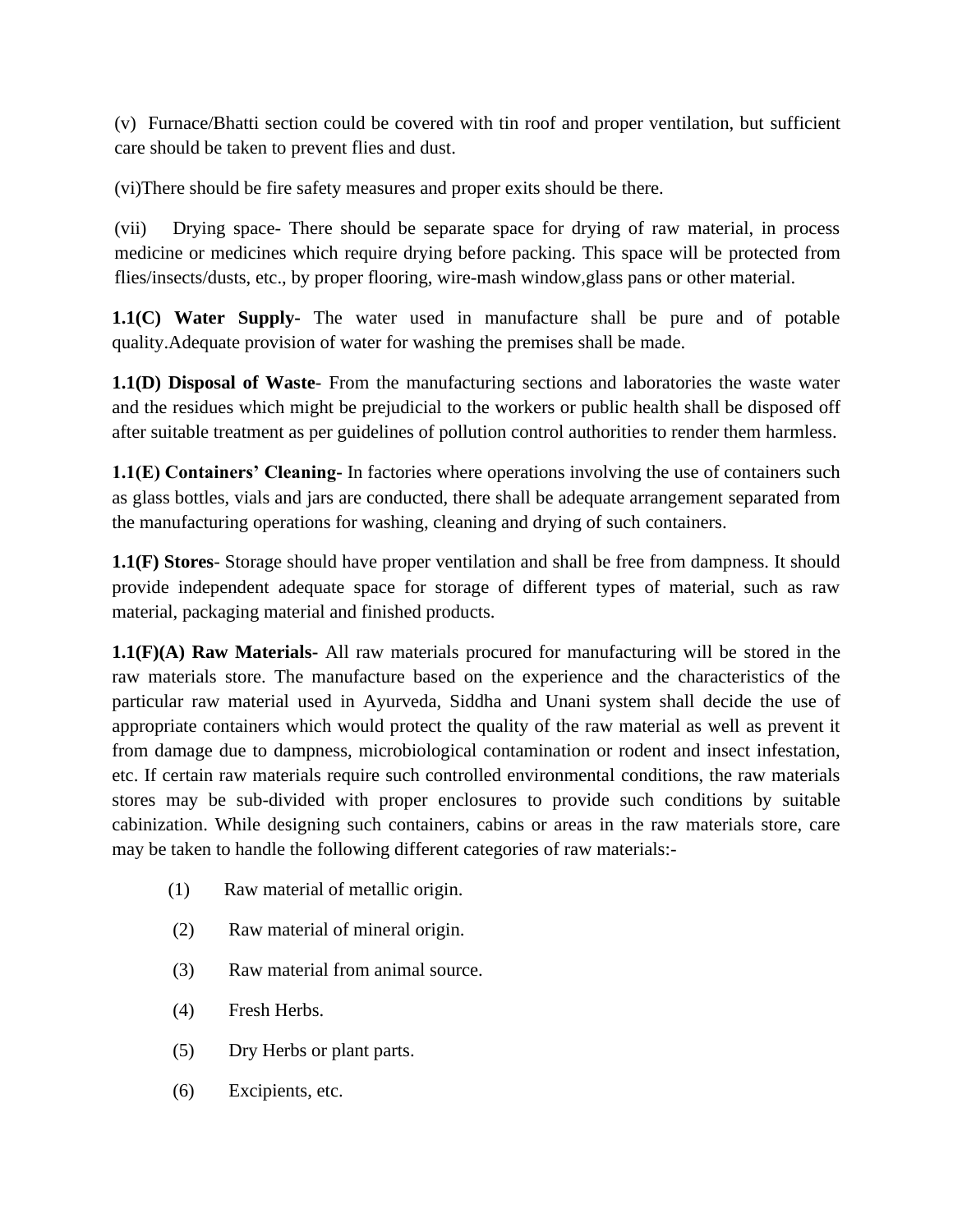- (7) Volatile oils/perfumes & flavours.
- (8) Plant concentrates/extracts and exudates/resins.

Each container used for raw material storage shall be properly identified with the label which indicates name of the raw material, source of supply and will also clearly state the status of raw material such as 'UNDER TEST' or 'APPROVED' or 'REJECTED'. The labels shall further indicate the identity of the particular supply in the form of Batch No. or Lot. No. and the date of receipt of consignment. All the raw materials shall be sampled and got tested either by the inhouse Ayurvedic, Siddha and Unani experts (Quality control technical person) or by the laboratories approved by Government and shall be used only on approval after verifying. The rejected raw material should be removed from other raw materials store and should be kept in a separate room. Procedure of 'First in first out' should be adopted for raw materials wherever necessary. Records of the receipt, testing and approval or rejection and use of raw material shall be maintained.

**1.1(F)(B) Packaging Materials-** All packaging materials such as bottles, jars, capsules, etc. shall be stored properly. All containers and closures shall be adequately cleaned and dried before packing the products.

**1.1(F)(C) Finished Goods Stores-** The finished goods transferred from the production area after proper packaging shall be stored in the finished goods stores within an area marked"Quarantine". After the quality control laboratory and the experts have checked the correctness of finished goods with reference to its packing/labelling as well as the finished product quality as prescribed,, then it will be moved to 'Approved Finished Goods Stock"area.

**1.1(G) Working Space**- The manufacturing area shall provide adequate space (manufacture and quality control) for orderly placement of equipment and material used in any of the operations for which these are employed so as to facilitate easy and safe working and to minimize or to eliminate any risk of mix-up between different drugs, raw materials and to prevent the possibility of cross-contamination of one drug by another drug that is manufactured, stored or handled in the same premises.

**1.1(H) Health, Clothing, Sanitation and Hygiene of Workers-** All workers employed in the Factory shall be free from contagious diseases. The clothing of the workers shall consist of proper uniform suitable to the nature of work and the climate and shall be clean. The uniform shall also include cloth or synthetic covering for hands, feet and head wherever required. Adequate facilities for personal cleanliness such as clean towels, soap and scrubbing brushes shall be provided. Separate provision shall be made for lavatories to be used by men and women, and such lavatories shall be located at places separated from the processing rooms. Workers will also be provided facilities for changing their clothes and to keep their personal belongings.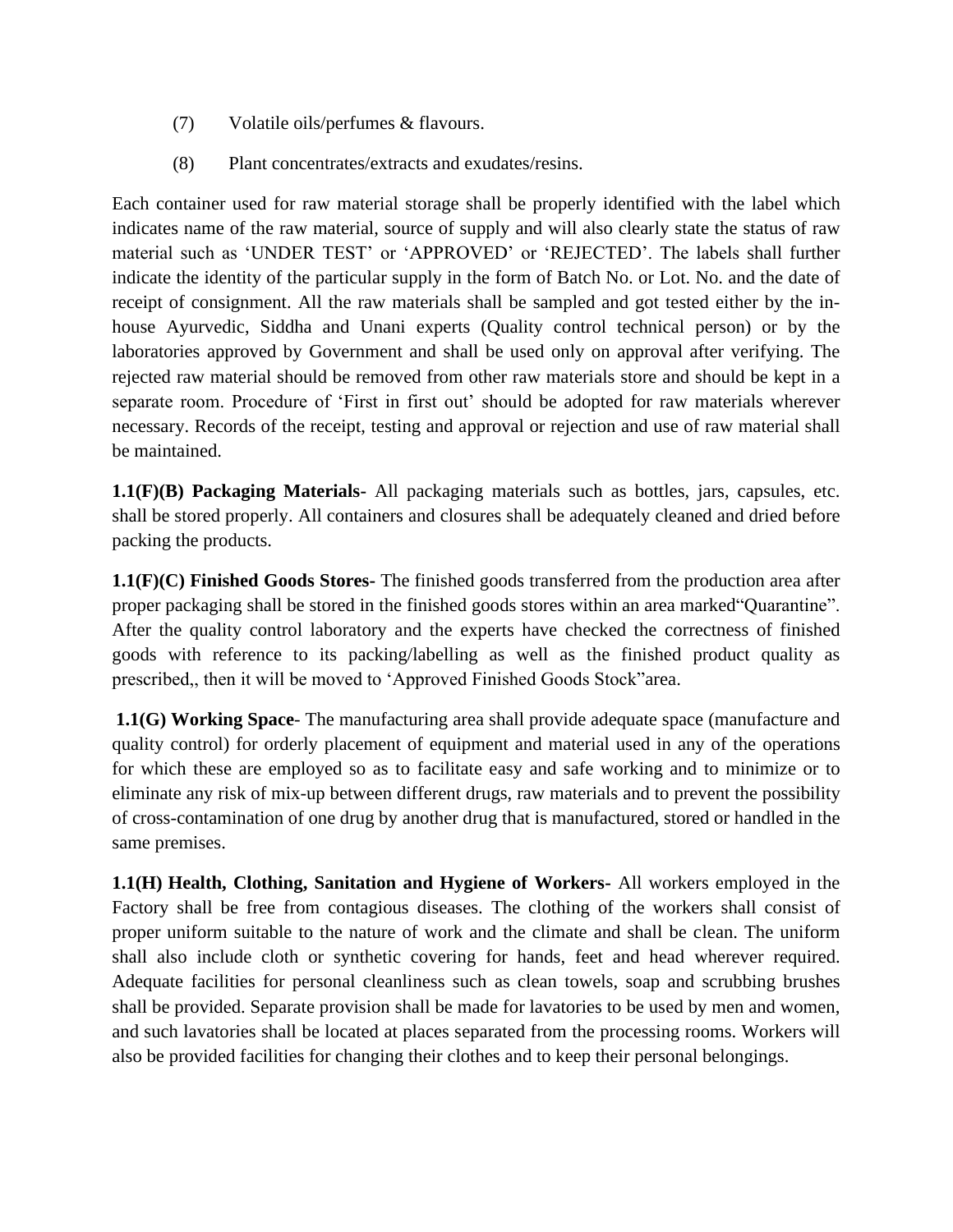**1.1(I) Medical Services**- The manufacturer shall also provide:-

(i) Adequate facilities for first aid;

(ii) Medical examination of workers at the time of employment and periodical checkup thereafter by a physician once a year, with particular attention being devoted to freedom from infections. Records thereof shall be maintained.

**1.1(J) Machinery and Equipments**- For carrying out manufacturing depending on the size of operation and the nature of product manufactured, suitable equipment either manually operated or operated semi-automatically (electrical or team based) or fully automatic machinery shall be made available. These may include machines for use in the process of manufacture such as crushing, grinding, powdering, boiling, mashing, burning, roasting, filtering, drying, filling, labelling and packing, etc. To ensure ease in movement of workers and orderliness in operations a suitably adequate space will be ensured between two machines or rows of machines. These machinery and equipments and machinery recommended is indicated in Part II-A. Proper standard operational procedures (SOPs) for cleaning maintaining and performance of every machine should be laid down.

**1.1(K) Batch Manufacturing Records-** The licensee shall maintain batch manufacturing record of each batch of Ayurvedic, Siddha and Unani drugs manufactured irrespective of the type of product manufactured (classical preparation or patent and proprietary medicines). Manufacturing records are required to provide and account of the list of raw materials and their quantities obtained from the store, tests conducted during the various stages of manufacture like taste, colour, physical characteristics and chemical tests as may be necessary or indicated in the approved books of Ayurveda, Siddha and Unani mentioned in the First Schedule of the Drugs and Cosmetics Act, 1940 (23 of 1940). These tests may include any in-house or pharmacopoeial test adopted by the manufacturer in the raw material or in the process material and in the finished product. These records shall be duly signed by Production and Quality Control Personnel respectively. Details of transfer of manufactured drug to the finished products store including dates and quantity of drugs transferred along with record of testing of the finished product, if any, and packaging, records shall be maintained. Only after the manufactured drugs have been verified and accepted quality shall be allowed to be cleared for sale. It should be essential to maintain the record of date, manpower, machine and equipments used and to keep in process record of various shodhana, bhavana, burning in fire and specific grindings in terms of internal use.

**1.1(L) Distribution Records**- Records of sale and distribution of each batch of Ayurveda, Siddha and Unani Drugs shall be maintained in order to facilitate prompt and complete recall of the batch, if necessary. The duration of record keeping should be the date of expiry of the batch, Certain categories of Ayurvedic, Siddha and Unani medicines like Bhasma, Rasa, Kupi- pakva, Parpati, Sindura, Karpu/Uppu/Puram, Kushta, Asava-arista, etc. do not have expiry date, in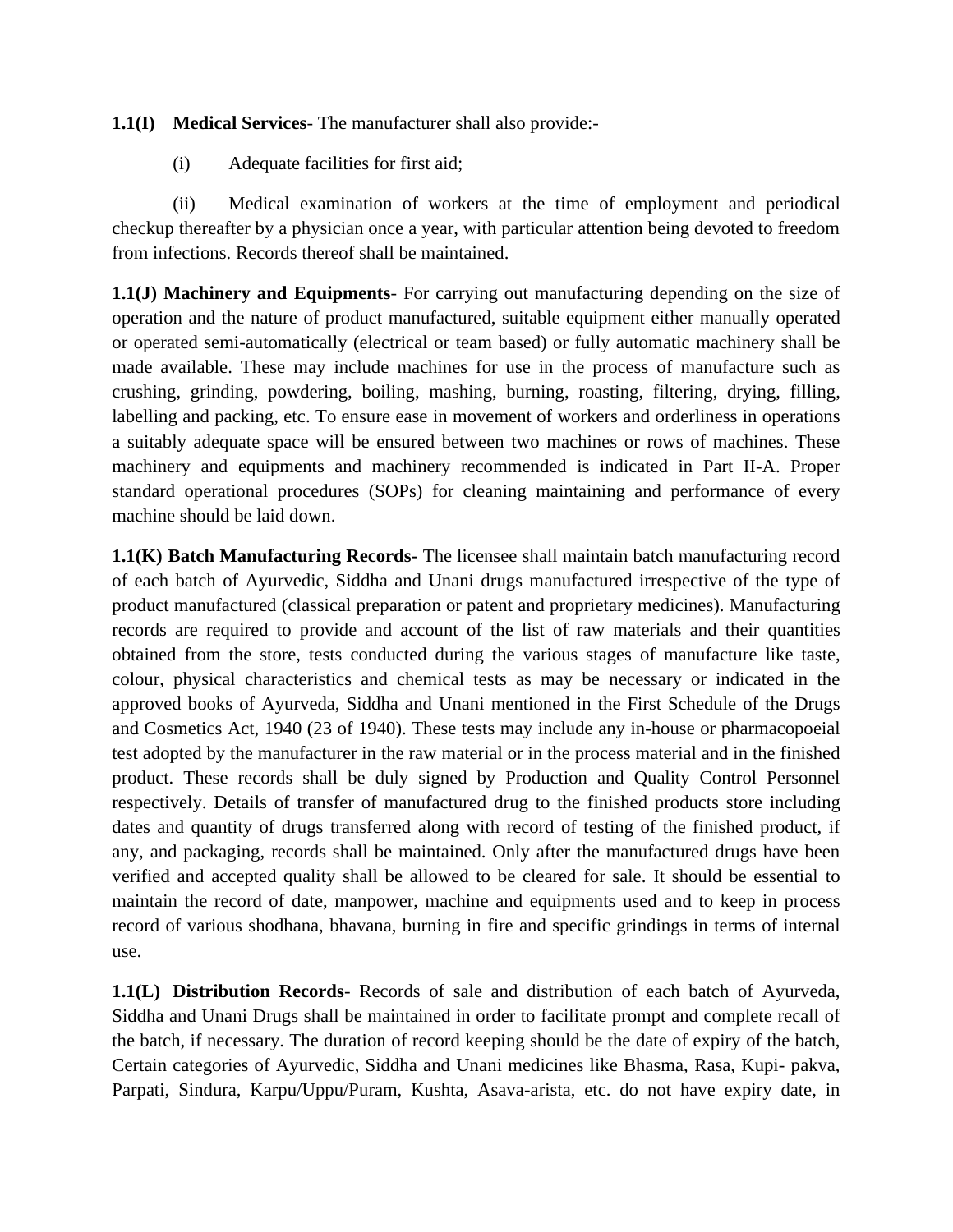contrast their efficacy increases with the passage of time. Hence, records need to be maintained up to 5 years of the exhausting of stock.

**1.1(M) Record of Market Complaints-** Manufacturers shall maintain a register to record all reports of market complaints received regarding the products sold in the market. The manufacturer shall enter all data received on such market complaints, investigations carried out by the manufacturers regarding the complaint as well as any corrective action initiated to prevent recurrence of such market complaints shall also be recorded. Once in a period of six months the manufacturer shall submit the record such complaints to the Licensing Authority. The Register shall also be available for inspection during any inspection of the premises. Reports of any adverse reaction resulting from the use of Ayurvedic, Siddha andUnani drugs shall also be maintained in a separate register by each manufacturer. The manufacturer shall investigate any of the adverse reaction to find if the same is due to any defect in the product, and whether such reactions are already reported in the literature or it is a new observation.

**1.1(N) Quality Control-** Every licensee is required to provide facility for quality control section in his own premises or through Government-approved testing laboratory. The test shall be as per the Ayurveda, Siddha and Unani pharmacopoeial standard. Where the tests are not available, the test should be performed according to the manufacturer's specification or other information available. The quality control section shall verify all the raw materials, monitor in process, quality checks and control the quality of finished product being released to finished goods store/warehouse. Preferably for such quality control there will be a separate expert. The quality control section shall have the following facilities:

(a) There should be 150 sq feet area for quality control section.

 (b) For identification of raw drugs, reference books and reference samples should be maintained.

(c) Manufacturing record should be maintained for the various processes.

(d) To verify the finished products, controlled samples of finished products of each batch will be kept till the expiry date of product.

(e) To supervise and monitor adequacy of conditions under which raw materials, semifinished products and finished products are stored.

(f) Keep record in establishing shelf life and storage requirements for the drugs.

(g) Manufacturers who are manufacturing patent proprietary Ayurveda, Siddha and Unani medicines shall provide their own specification and control references in respect of such formulated drugs.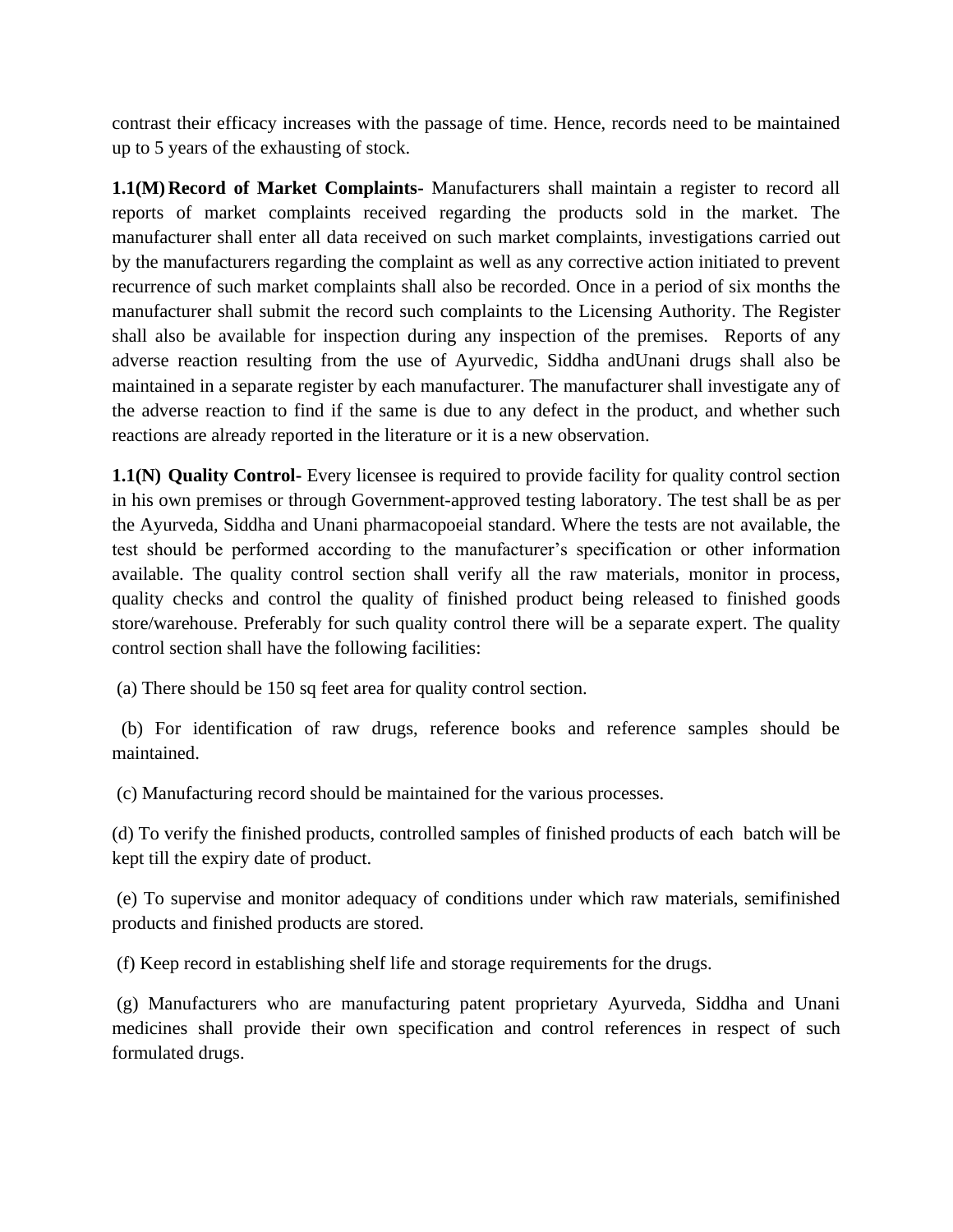(h) The record of specific method and procedure of preparation, that is, "Bhavana", "Mardana" and "Puta" and the record of every process carried out by the manufacturer shall be maintained.

(i) The standards foridentity,purity andstrengthas giveninrespectivepharmacopoeias of Ayurveda, Siddha and Unani systems of medicines published by Government of India Shall be complied with.

(j) All raw materials will be monitored for fungal, bacterial contamination with a view to minimize such contamination.

(k) Quality control section will have a minimum of-

- (i) (a) Expert in Ayurveda or Siddha or Unani who possess a degree qualification recognized under Schedule II of Indian Medicine Central Council Act, 1970.
	- (b) Chemist, who shall possess at least a Bachelor Degree in Science or Pharmacy or Pharmacy (Ayurveda) awrded by a recognized University; and
	- (c) A Botanist (Pharmacognosist) who shall possess at least a Bachelor Degree in Science (Medical) or Pharmacy or Pharmacy (Ayurveda) awarded by a recognized University.

(ii) The manufacturing unit shall have a quality control section as explained under Section 35(ii). Alternatively, these quality control provisions will be met by getting testing, etc., from a recognized laboratory for Ayurveda, Siddha and Unani drugs; under Rule 160-A of the Drugs and Cosmetics Act. The manufacturing company will maintain all the record of various tests got done from outside recognized laboratory.

(iii) List of equipment recommended is indicated in Part II-C.

#### **1.2 Requirement for Sterile Product:**

**(A) Manufacturing Areas**– For the manufacture of sterile Ayurvedic, Unani and Siddha drugs, separate enclosed areas specifically designed for the purpose shall be provided. These areas shall be provided with air locks for entry and shall be essentially dust free and ventilated with an air supply. For all areas where aseptic manufacture has to be carried out, air supply shall be filtered through bacteria retaining filters (HEPA Filters) and shall be at a pressure higher than in the adjacent areas. The filters shall be checked for performance on installation and periodically thereafter the record of checks shall be maintained. All the surfaces in sterile manufacturing